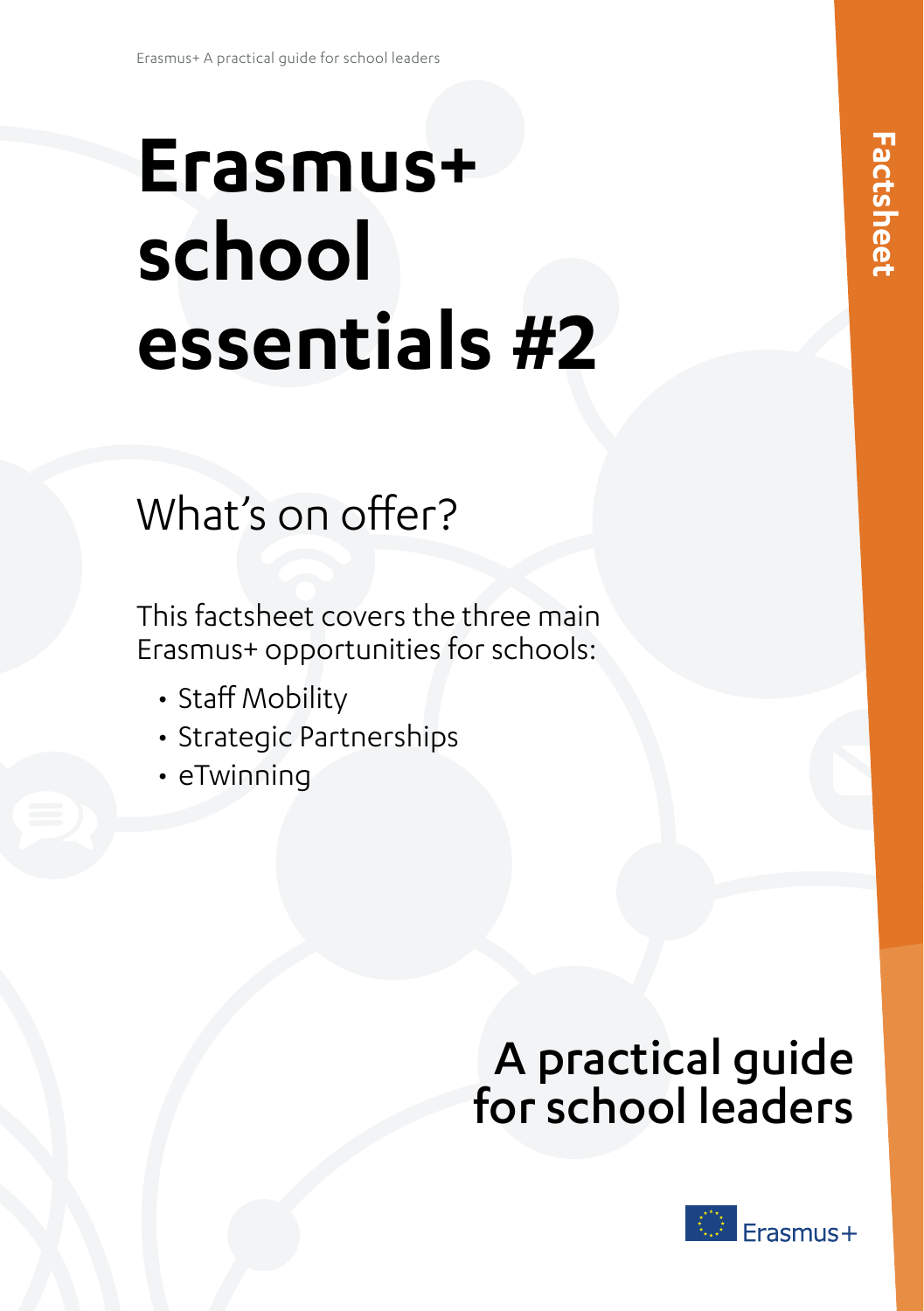# What's on offer?

## Staff Mobility (Key Action 1)

A visit abroad to learn from another school or educational organisation can offer your staff career-changing opportunities to develop their learning and teaching.

Schools can send professionals in pre-primary, primary, or secondary/vocational school education on Erasmus+ Staff Mobility (Key Action 1) activities to expand their knowledge and skills, or improve their language competencies.

Mobility activities provide an opportunity for exchanging knowledge and working methods, as well as a broader perspective on education.

#### How can my school benefit from Staff Mobility?

Schools can benefit from the following kinds of Staff Mobility:

- There are teaching assignments, which enable teachers or other school education staff to teach at a partner school in another country. This is an excellent way for staff to gain knowledge of other European education systems and to develop their professional knowledge and skills.
- Staff Mobility also supports training, such as structured courses and training events, job shadowing and observations in a partner school or other relevant organisation. All school staff can benefit, not just teachers.

All activities last between two days and two months and are funded within a Staff Mobility project, lasting either one or two years. This means several members of staff can participate in mobility during the funding period.

#### How is Staff Mobility organised?

There are two ways to be involved in a Staff Mobility project:

- As an applicant/sending organisation in charge of applying for projects, reporting on outcomes, and selecting staff to send abroad.
- As a receiving organisation responsible for hosting teachers, student teachers or other school education professionals. This can involve providing activities for your visitors or benefiting from teaching activities provided by them.

Receiving organisations' roles will vary according to the activity. For example, they might provide a structured course or training event, or organise job shadowing or teaching assignments for visiting staff. The receiving organisation is not funded directly by the Erasmus+ programme.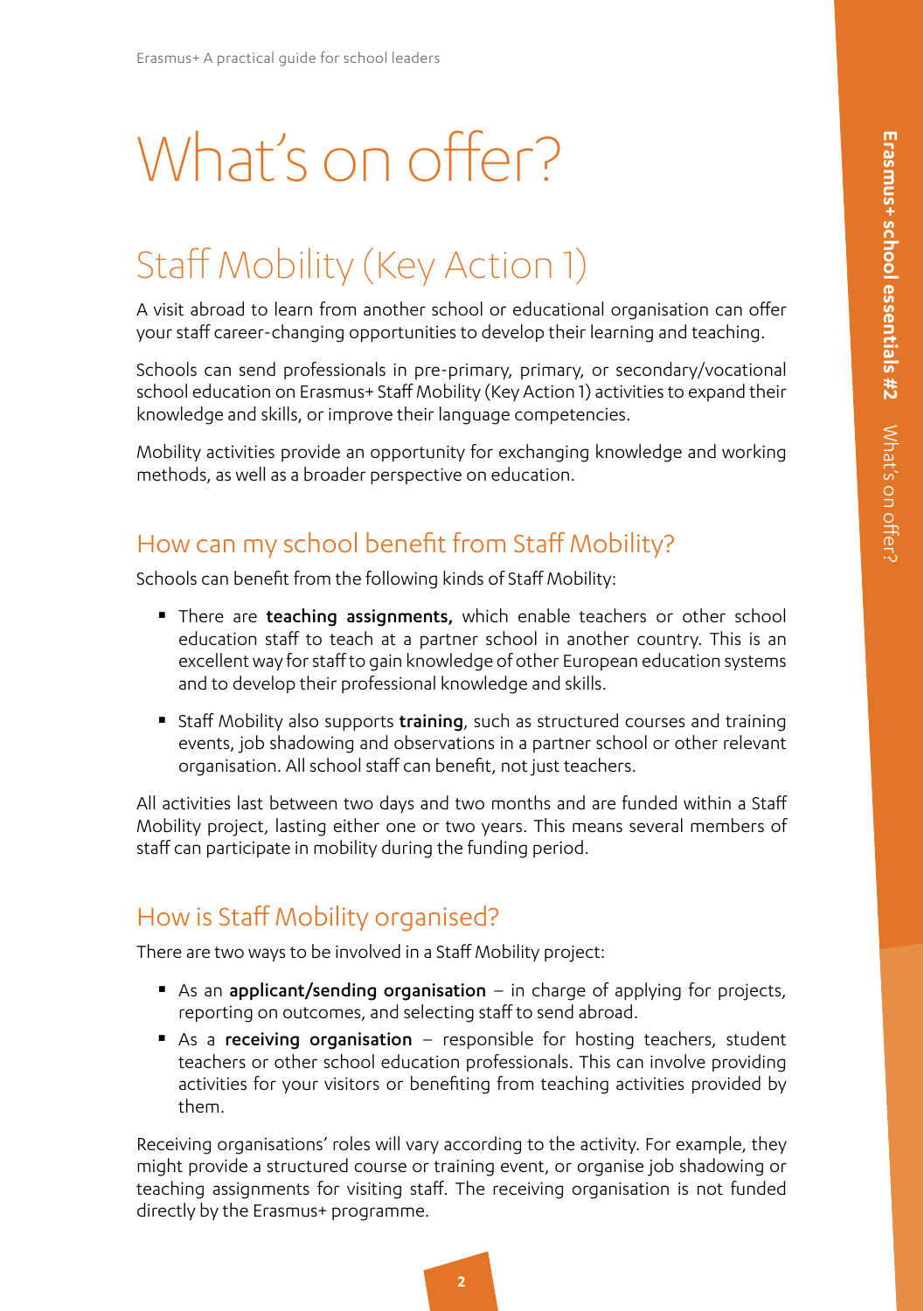#### How can my school participate in Staff Mobility?

Further information, including how to apply, can be obtained from your National Agency website: http://ec.europa.eu/programmes/erasmus-plus/tools/national-agencies

#### What do school professionals think of Staff Mobility?

'  $\bigcap$  As a result of the training course, I started using new teaching methods in the classroom, I felt ready to organise my own informal English language courses, and I improved my classroom management skills. The course gave me – and through me the whole school staff and colleagues in neighbouring schools – a wider range of teaching approaches and methods to choose from, as well as a set of readymade materials for everyday teaching, thus improving teachers' professionalism and self-confidence.'

#### Tamara Pavlova, Teacher, Latvia

' My experience impacted my life personally, academically and professionally. I had the opportunity to improve my French and learn more about French culture, while working in a friendly environment with a fantastic team… I really believe that without my experience, I would not have had the academic, personal and professional success that I have had.'

Jessica Gough, English Language Assistant, Ireland

## Strategic Partnerships (Key Action 2)

Your school could lead or join a Strategic Partnership (Key Action 2) involving organisations across Europe. Strategic Partnerships are collaborative projects with specific objectives, which aim to raise standards in teaching and learning.

A wide variety of collaborative activities are possible. You could organise workshops and other knowledge-sharing activities, develop and implement new working methods, tools or resources, or run a joint research project on an issue affecting your learners.



## Suggestion

Most National Agencies run information activities to help organisations apply for funding.

Ask when the next event is taking place in your country.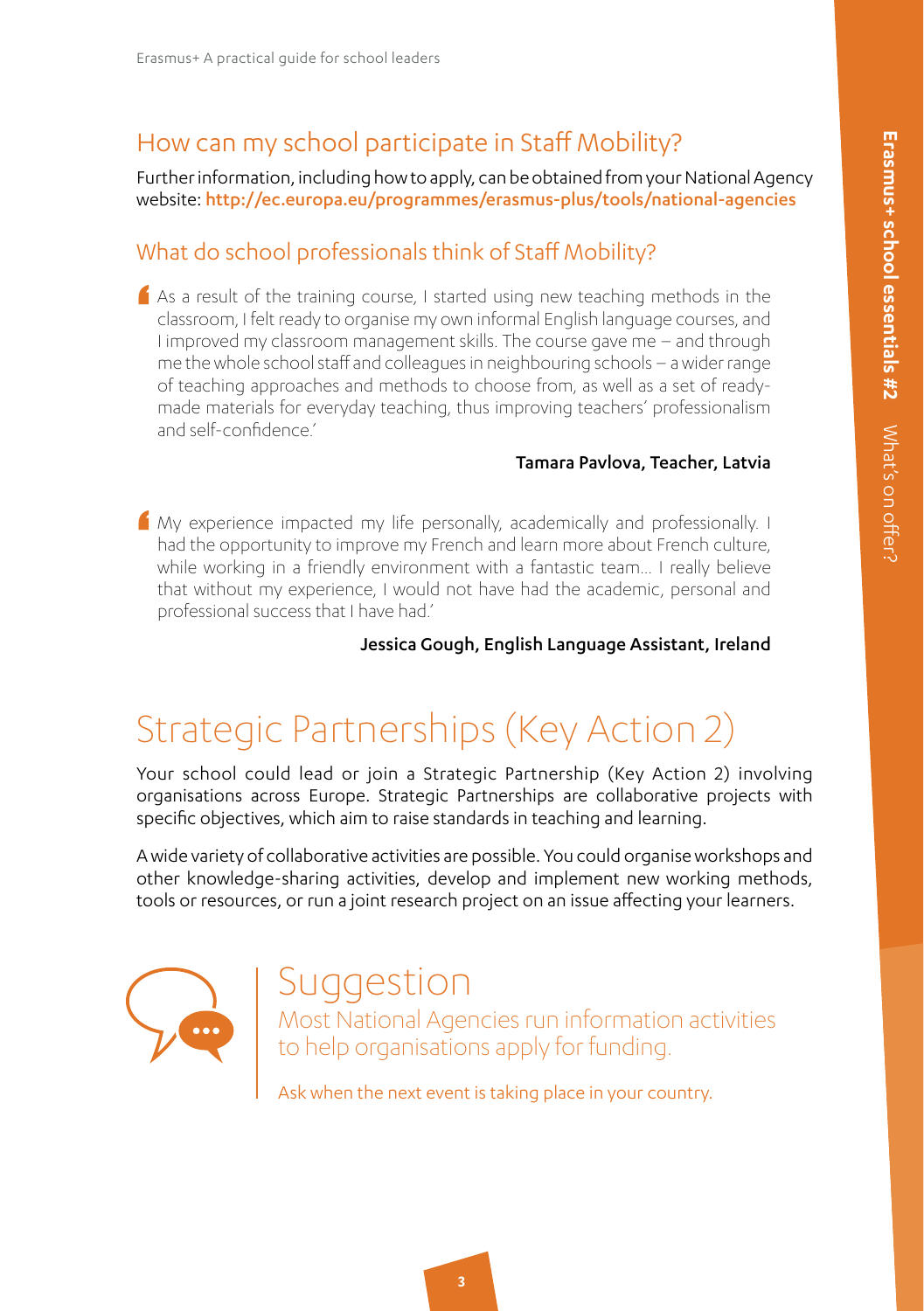#### 1.2.2.1 What kinds of Strategic Partnerships can we build?

You can build Strategic Partnerships between schools and other organisations, including schools, businesses, local authorities or services, etc. The partners you choose will depend on what you want to do. For example, you could share approaches/exchange experiences with other schools. Or, you could develop pupils' entrepreneurial spirit and skills through cooperation with a business. Or, you may wish to design new teaching methods in cooperation with a university.

Some Strategic Partnerships are **school-only projects**. This is ideal when you want to share an innovative pedagogical approach, or develop teaching practices ̶ for example, if you want to engage pupils from the partner schools in decisions about their learning. Please note that there is a specific application form for this type of Strategic Partnerships.

Strategic Partnerships may also include mobility activities for learners and staff, provided they clearly contribute to your project's objectives. For example, learners or staff may attend joint learning events organised during the project, school staff may undertake teaching assignments at a partner school, and older pupils may spend some time studying at a partner school.

#### How are Strategic Partnerships organised?

Your school could be either the lead (applicant) or a partner.

Most Partnerships require a minimum of three organisations (including the applicant) from three programme countries.

Some kinds of Strategic Partnerships have different requirements:

- **Strategic Partnerships between regions** must consist of at least two local or regional authorities in two programme countries. In addition, they must include at least one school and one other local organisation in each participating country (this could be any kind of organisation – a business, a museum, a sport club, etc.).
- **School-only** projects require a minimum of **two schools from two programme** countries.

#### How can my school participate?

Help and guidance, along with information about events and how to apply for funding, can be obtained from your National Agency website: <http://ec.europa.eu/programmes/erasmus-plus/tools/national-agencies>

#### What do schools say about collaborating in partnerships?

' Our recent projects have performed very well...This has led to a real snowball effect and nowadays, individuals and institutions regularly approach us wanting to collaborate or to support us.'

#### Christa Brokate-Golinski, Headmaster, Germany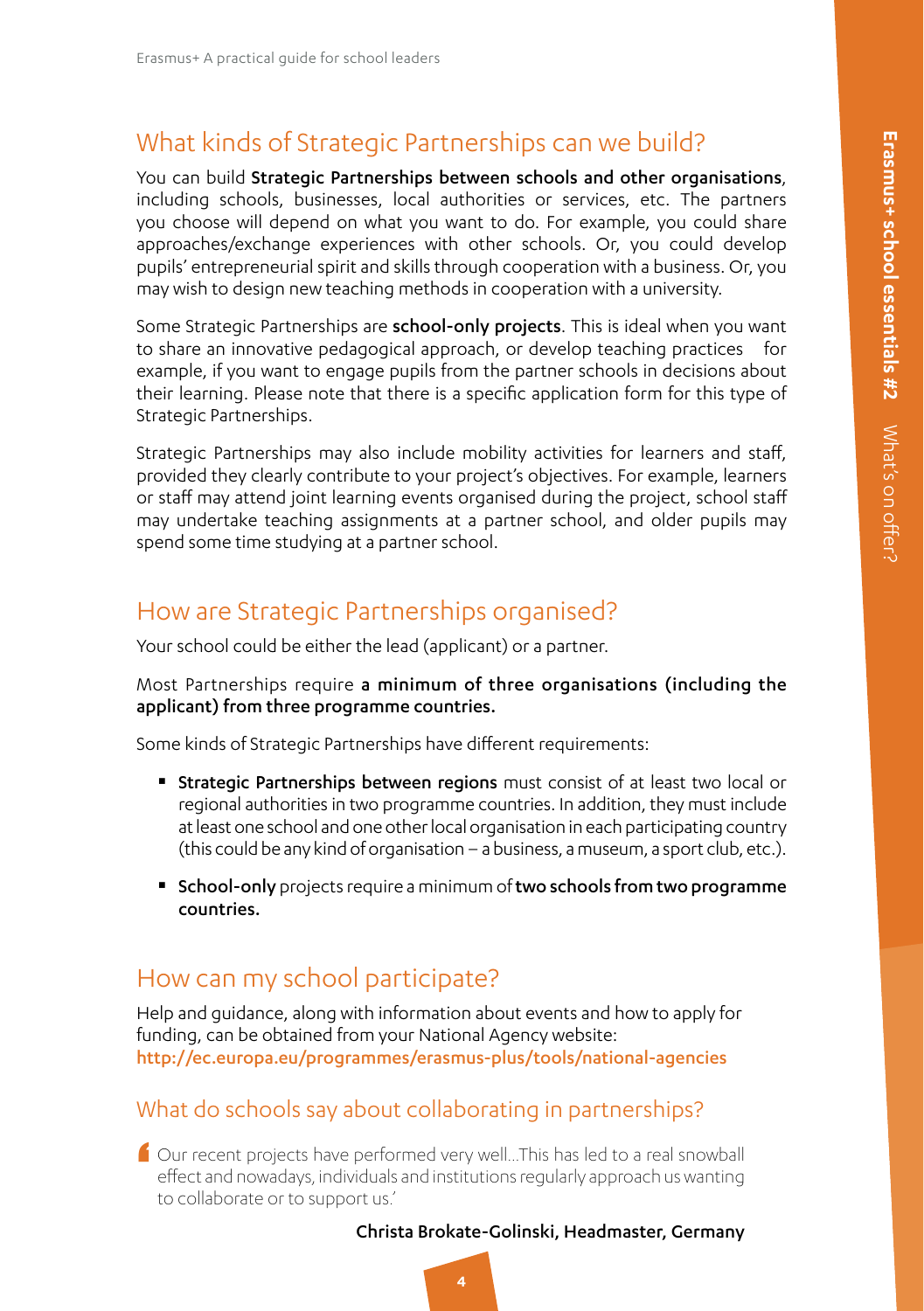### eTwinning

By joining the eTwinning online platform, your school will be entering a network of over 250 000 school staff members from across Europe.



## Suggestion

The eTwinning Cookbook is a comprehensive guide to using the platform and getting the most out of its many features.

You can find it on the eTwinning website: [http://www.etwinning.net/en/pub/discover/publications.htm](http://www.etwinning.net/en/pub/discover/publications.htm ) 

#### What are the benefits of eTwinning for my school?

Through eTwinning your teaching and non-teaching staff (management, counsellors, librarians, etc.) can connect with other schools to set up online activities involving pupils and staff. The platform is also an excellent way to communicate with other schools and share ideas. It is often used alongside other Erasmus+ projects to stay in touch with partners.

#### How are eTwinning activities organised?

No formal application is required to start eTwinning; simply register your school on the eTwinning platform. There are four main kinds of activities for your school:

- Your staff can set up or join Teachers' Rooms. Rooms are areas where teachers can share their opinions, experiences and practice on something of general or specific interest.
- For longer term collaboration, members can set up or join eTwinning Groups. These private spaces allow members to work together in a more structured way – for example to discuss teaching and learning methodologies and find support to further their personal and professional development.
- **EXMILION** EVEN allows members to host or participate in Learning Events, which are short, intensive online courses. Events are led by an expert and include active work and discussion among teachers across Europe. Learning Events offer teachers an introduction to a topic, in-depth learning modules to share ideas and support to help develop skills. Each event consists of 4-5 days of active work and discussion, followed by 4-5 days of reflection and personal work. The materials are online and participants can access them in their own time.
- **EXED FET IN A Projects** involve pupils and staff in international online collaboration i.e. teachers learn new ways of working from fellow professionals, while pupils get to interact with their peers from different cultures, traditions and backgrounds.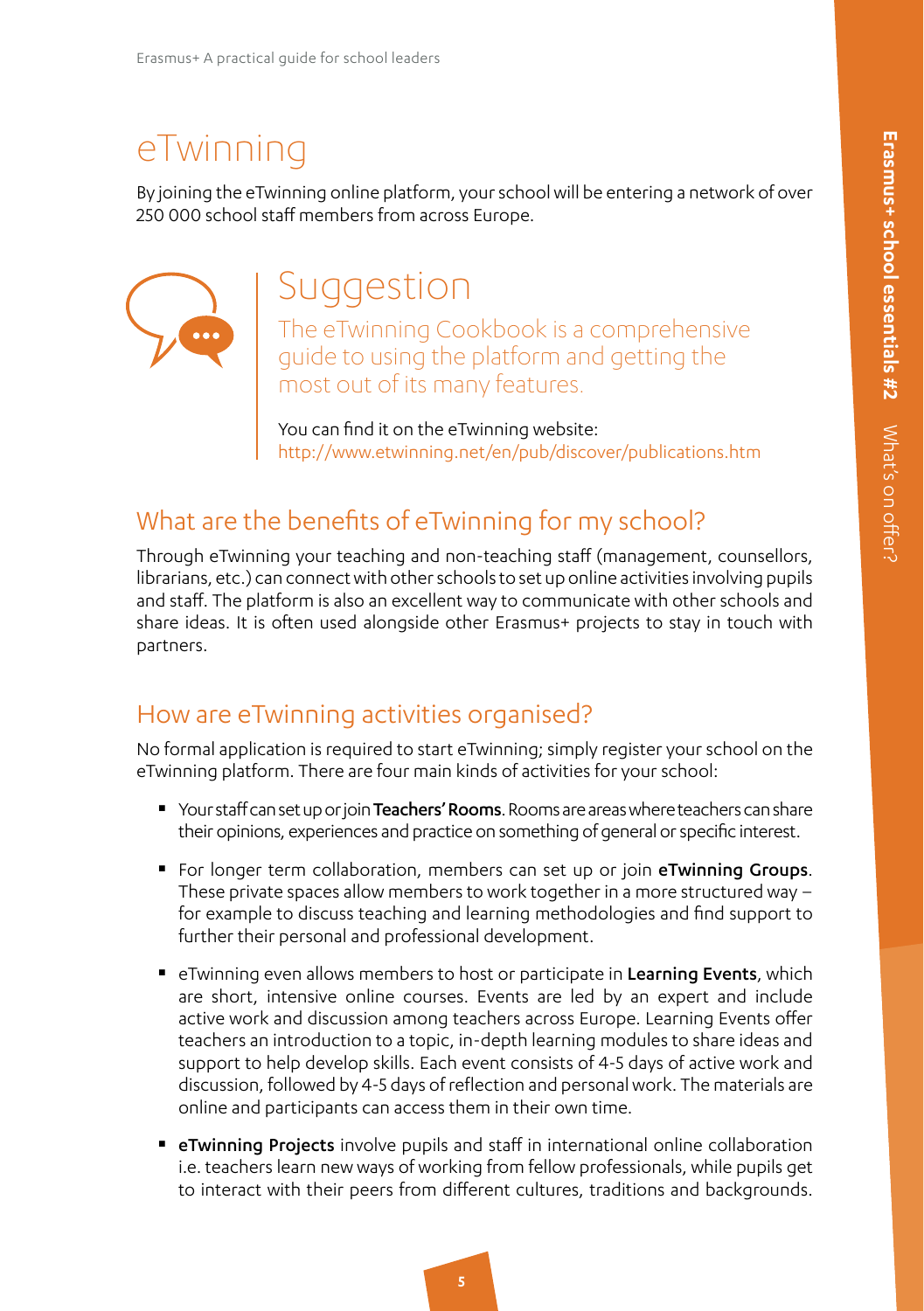Getting involved in projects is very straightforward, because eTwinning offers 'ready-made' project kits (a full project 'recipe' to follow) and short activities (which can be incorporated into your project or into everyday classroom work).

#### How can my school sign up to eTwinning?

Simply register your school at [www.etwinning.net](http://www.etwinning.net) to explore the opportunities available.

#### What do schools say about eTwinning?

'  $\blacksquare$  ... I have been involved in fifteen projects with different countries such as Scotland, Poland, Norway, Slovakia and France. Every project was always well integrated into the National Minimum Curriculum and the school year syllabus. Nothing was done outside the curriculum or syllabus, but only delivered in a more stimulating way, which children really enjoyed and which meant they probably remembered better what they had learned.'

#### Maria Antoinette Magro, Teacher, Malta

'  $\blacksquare$  I was amazed to learn that...thousands of teachers from all over Europe had joined and had started all kinds of interesting projects. I put a few ideas of my own on the eTwinning portal and pretty soon I had started communicating with other teachers.'

Helgi Hólm, Teacher, Iceland

### Erasmus+ opportunity navigator

Table 1 presents some of the typical objectives of European projects and illustrates how they may be supported by Erasmus+.

#### What do you want to do?

You will see that the opportunities are actually quite fluid. For example, while Staff Mobility (Key Action 1) is a funding opportunity in its own right, many Strategic Partnerships (Key Action 2) include a mobility component. Furthermore, eTwinning brings benefits as a standalone activity, but can also enhance all Erasmus+ opportunities.